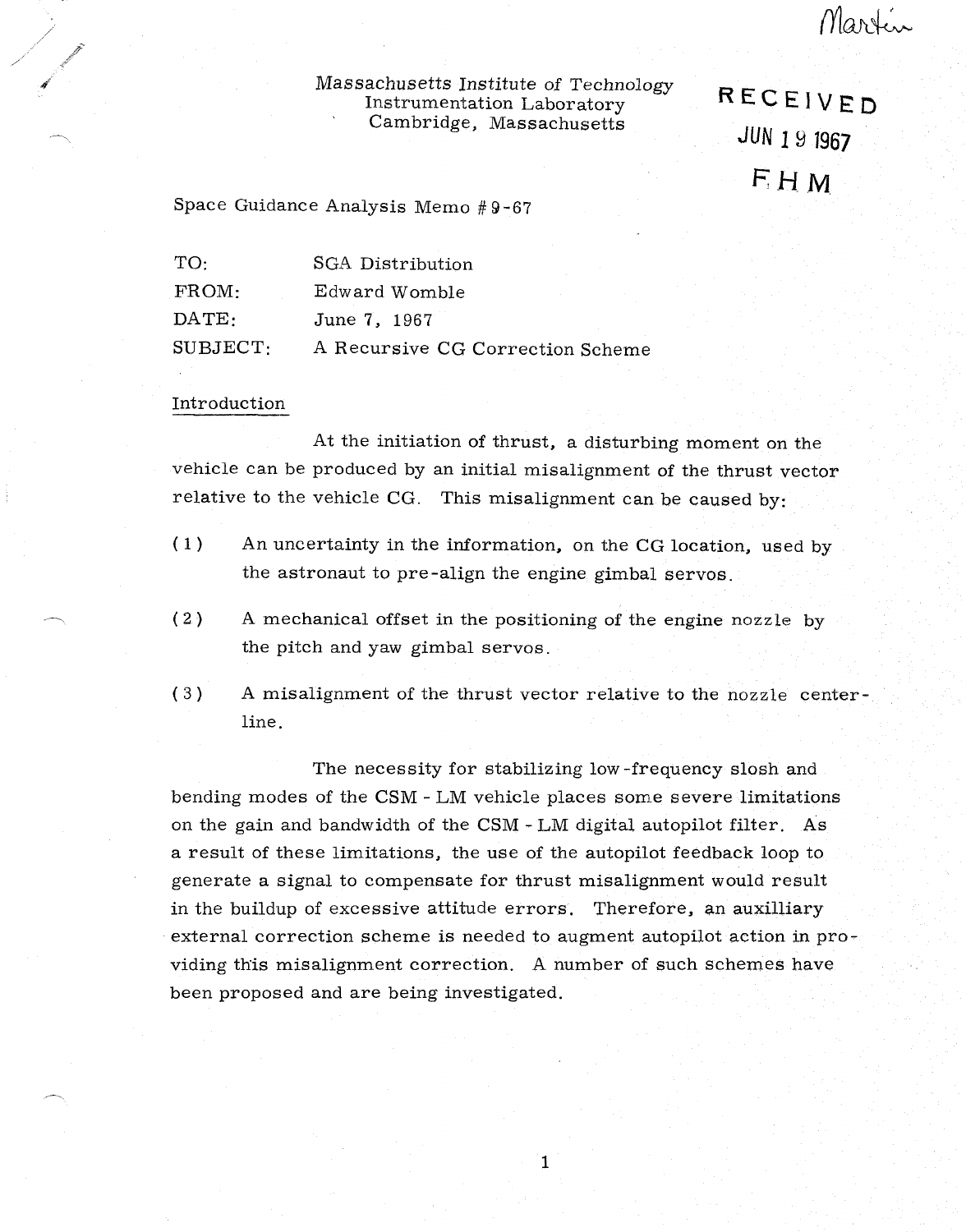A method for recursively canceling the effects of the disturbing moment is presented here. A correction signal is applied to each engine gimbal servo immediately after the first attitude measurement is received from the IMU, and is updated with each subsequent measurement.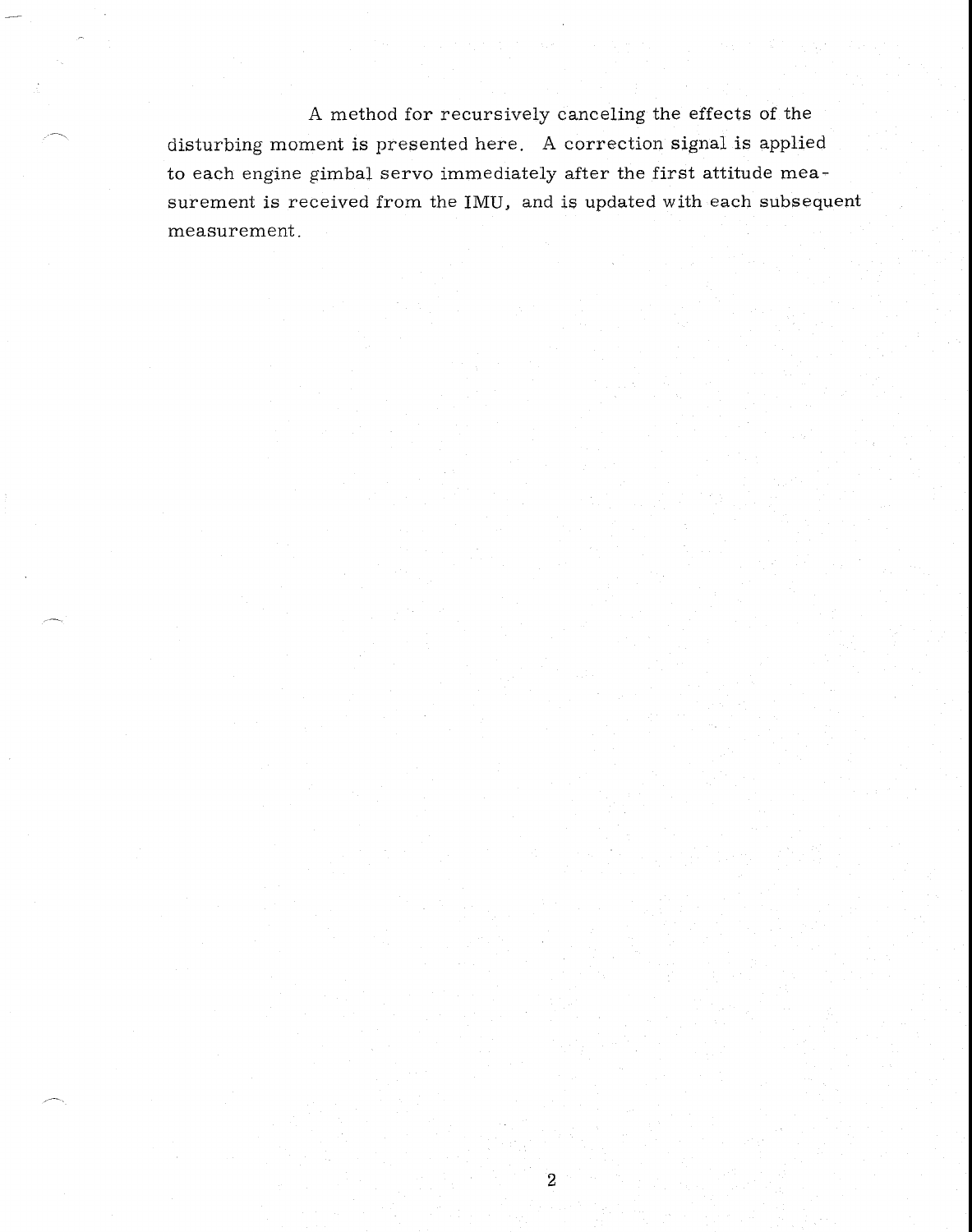# Statement of Problem



The model of the vehicle used for this derivation is shown in Fig. 1.

In Fig. 1:

- (1) w (t) is a driving signal characterized by unbiased Gaussian noise with the known covariance  $\sigma_w^2$ .
- (2) r (t) is a measurement error characterized by unbiased Gaussian noise with the known covariance  $\sigma_r^2$ .
- (3) z is the IMU measurement.
- (4) The state is defined to be

 $\underline{x} = [\theta_{RB}, \dot{\theta}_{RB}, \delta_b]^T$ ,

where  $\theta_{\text{RB}}$  and  $\dot{\theta}_{\text{RB}}$  are the vehicles rigid body angular position and angular velocity, and  $\delta_{\rm b}$  is the disturbing moment.

- (5) The initial value of the covariance of the state estimate,  $P$   $(\hat{x}$  (0)), is known.
- (6)  $\hat{\mathbf{x}}_3$  is the previous best estimate of  $\mathbf{x}_3$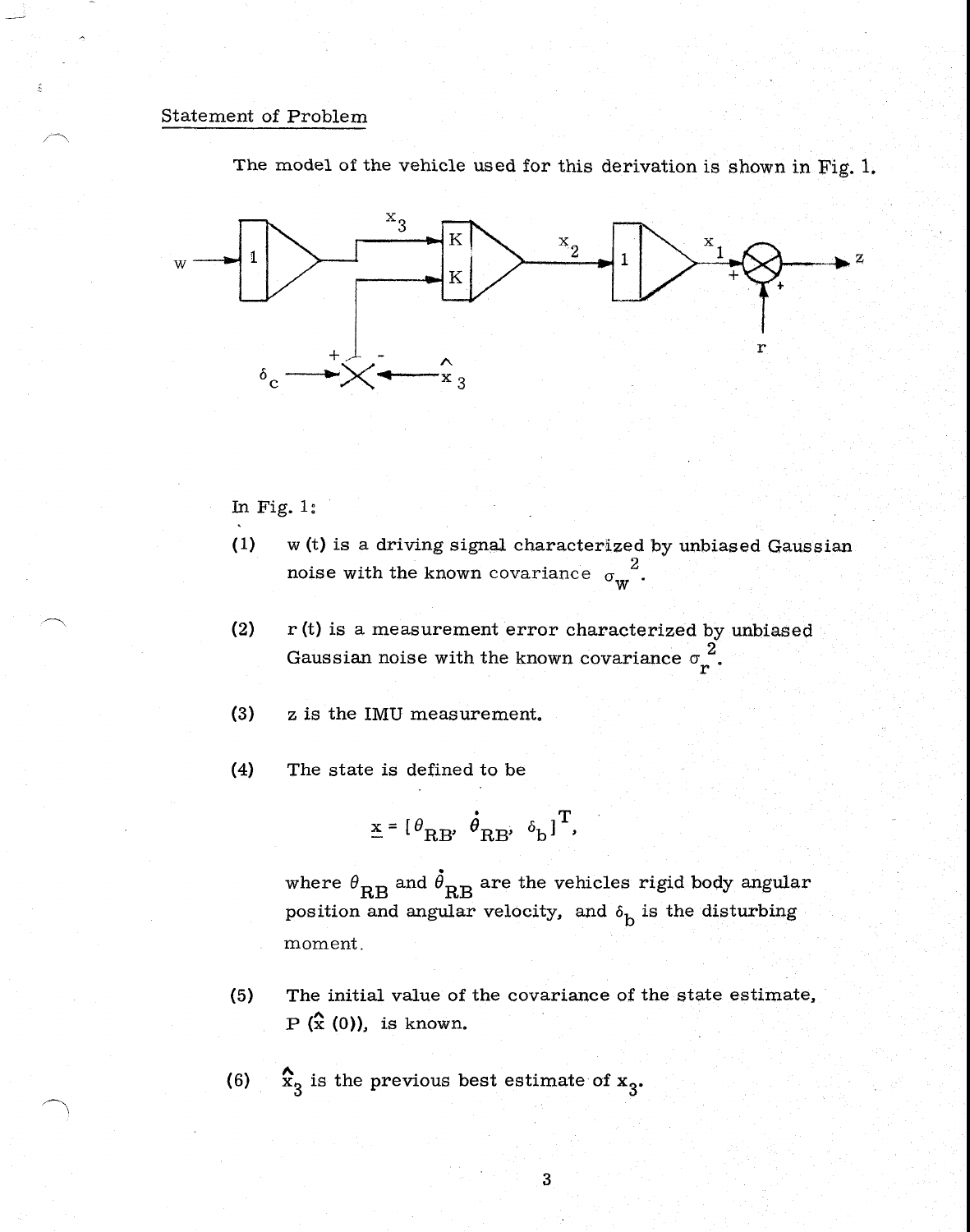#### $(7)$  $\delta_c$  is the commanded engine position.

The difference equation corresponding to the state diagram in Fig. 1 is:

$$
\underline{x} \quad (n+1) = \phi \underline{x} \quad (n) + \bigcap \underline{u} \quad (n), \tag{1}
$$

where

$$
\phi = \begin{bmatrix} 1 & \Delta T & k \frac{\Delta T^2}{2} \\ 0 & 1 & k \Delta T \\ 0 & 0 & 1 \end{bmatrix} \qquad \qquad \Gamma = \begin{bmatrix} k \frac{\Delta T^2}{2} & \frac{\Delta T^3}{6} \\ k \Delta T & \frac{\Delta T^2}{2} \\ 0 & \Delta T \end{bmatrix}
$$

$$
\underline{u} \text{ (n) = } [\delta_{\text{c}} \text{ (n) - } \hat{\mathbf{x}}_{3} \text{ (n), w (n)}]^{\text{T}}.
$$

The best estimate of the state at the  $n + 1$  sample, prior to the  $n + 1$  measurement, is

$$
\overline{\underline{x}}(n+1) = \phi \underline{\hat{x}}(n) + \overline{\underline{u}}(n), \qquad (2)
$$

where

$$
\underline{\overline{u}}\ (n) = \begin{bmatrix} \delta_c \ (n) - \hat{x}_3 \ (n), \quad 0 \end{bmatrix}^T
$$

and

$$
Q(n) = \overline{\underline{u}(n) \underline{u}(n)^{T}} = \begin{bmatrix} 0 & 0 \\ 0 & \sigma_{w}^{2} \end{bmatrix}
$$

The problem is now to determine the value of  $\delta_{\rm b}$  from the noisy measurement z.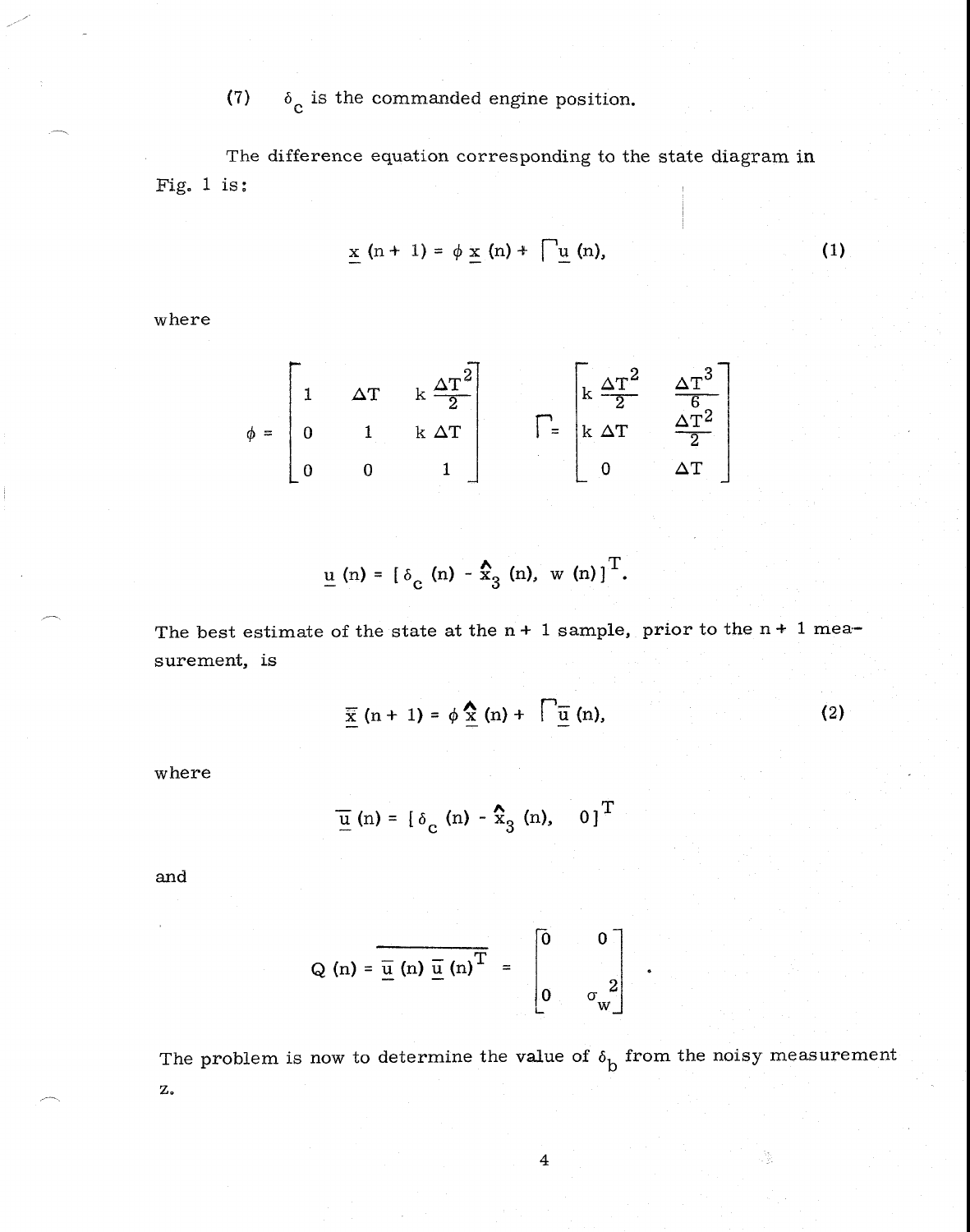Derivation

Subtracting (1) from (2) yields:

$$
\underline{e}(n+1) = \underline{\overline{x}}(n+1) - \underline{x}(n+1) = \phi \left[ \underline{\hat{x}}(n) - \underline{x}(n) \right] + \bigcap \left[ \underline{\overline{u}}(n) - \underline{u}(n) \right].
$$

Therefore, the estimation covariance at the  $n + 1$  sample, prior to the  $n + 1$ measurement, is

M (n + 1) = 
$$
\frac{e(n + 1) e(n + 1)^{T}}{e(n + 1)^{T}} = \phi P(n) \phi^{T} + \sqrt{Q(n) T}
$$
  
+  $\phi \left[ \frac{\hat{x}(n) - x(n)}{I(n) - u(n)} \right] \left[ \frac{\overline{u}(n) - u(n)}{I} \right]^{T}$   
+  $\sqrt{T} \left[ \frac{\overline{u}(n) - u(n)}{I(n) - u(n)} \right] \left[ \frac{x(n) - x(n)}{I(n) - u(n)} \right] \phi$ 

However,

$$
\overline{\underline{u}}\ (n) - \underline{u}\ (n) = \begin{bmatrix} \delta_c & (n) - \frac{\Lambda}{2} & (n) \end{bmatrix} - \begin{bmatrix} \delta_c & (n) - \frac{\Lambda}{2} & (n) \end{bmatrix} = - \begin{bmatrix} 0 \\ w & (n) \end{bmatrix}
$$

,  $\overline{w(n)} = 0$ , and  $w(n)$  and  $\left[\frac{\hat{x}}{1}\right](n) - \underline{x}(n)$  are independent, therefore,

$$
M(n + 1) = \phi P(n) \phi^{T} + \bigcap Q(n) \bigcap^{T}
$$
. (3)

If a signal with a gaussian distribution is passed through a linear system, the output of the linear system has a gaussian distribution. the distribution function for  $\underline{x}$ (n) is: Therefore,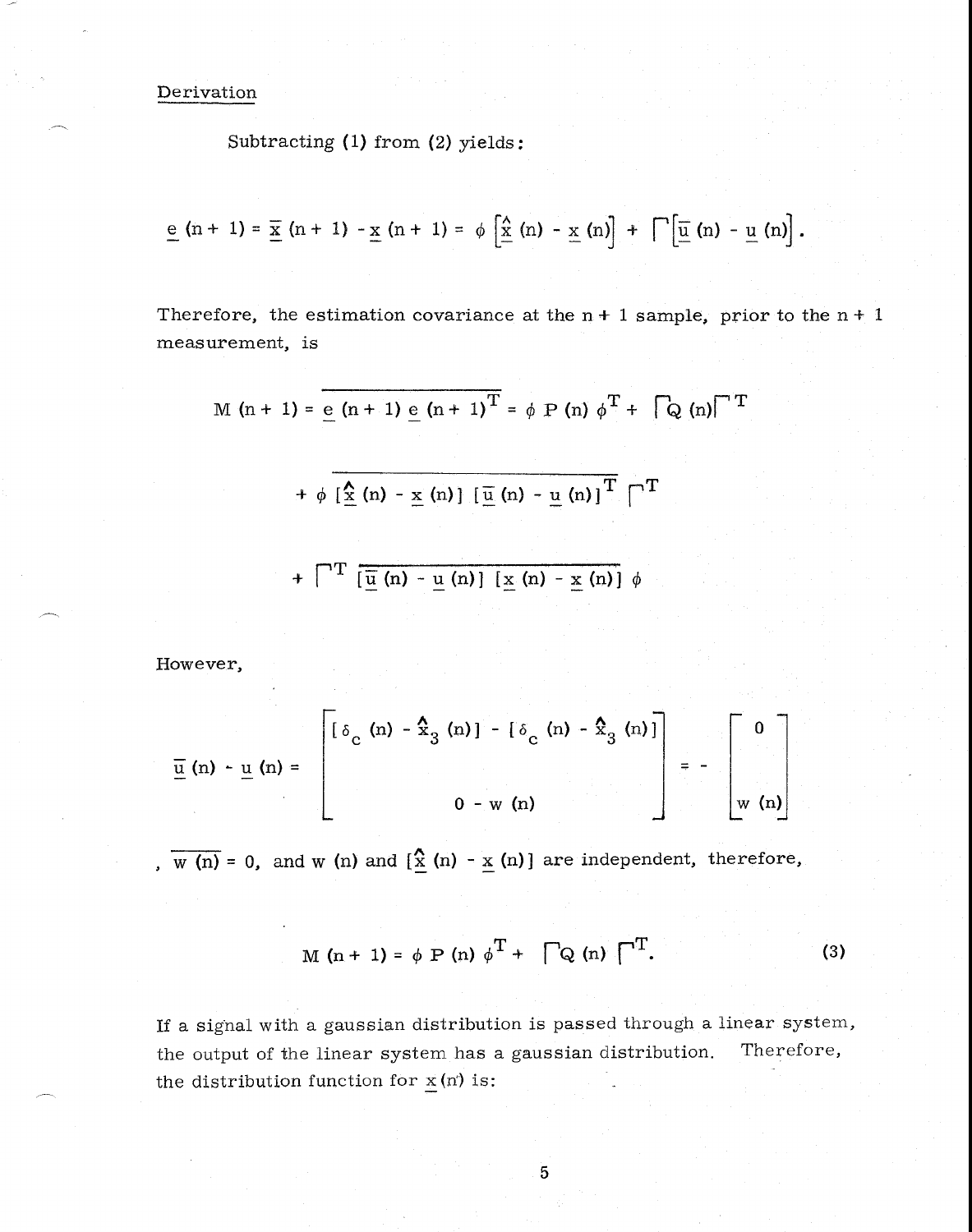$$
f_1 \left[ \underline{x} \left( n \right) \right] = \frac{1}{(2\pi)^{3/2} |M(n)|^{1/2}} e^{-1/2} \left[ \underline{x} \left( n \right) - \overline{\underline{x}} \left( n \right) \right] M^{-1}(n) \left[ \underline{x} \left( n \right) - \overline{\underline{x}} \left( n \right) \right]^{T}
$$
\n(4)

The probability density function for the measurement noise is

$$
f_2 [r (n)] = \frac{1}{(2\pi)^{1/2} \sigma_r} e^{-\frac{r^2}{2 \sigma^2}}
$$
 (5)

Since the measurement noise is white, r (n) and  $\bar{x}$  (n) are independent; therefore,

$$
f\left[\underline{x}(n), r(n)\right] = f_1\left[\underline{x}(n)\right] f_2\left[r(n)\right],
$$

or,

$$
f\left[\underline{x}\left(n\right),\ r\left(n\right)\right] = \frac{1}{4\pi^2 \sigma_r \left|M\left(n\right)\right|^{1/2}} e^{-1/2} \left\{ \left[\underline{x}\left(n\right) - \overline{\underline{x}}\left(n\right)\right] M^{-1}\left(n\right) \left[\underline{x}\left(n\right) - \overline{\underline{x}}\left(n\right)\right]^T + \frac{r^2}{\sigma_r^2} \right\}
$$
\n(6)

The estimated value of  $\underline{x}$  (n) that maximizes the joint probability density function (the most probable value of  $x(n)$ ) maximizes the argument of the exponential given in (6). This then is the Maximum Likelihood Estimator. The likelihood function is

$$
L [\underline{x} (n)] = \frac{1}{2} [\underline{x} (n) - \overline{\underline{x}} (n)] M^{-1}(n) [\underline{x} (n) - \overline{\underline{x}} (n)]^{T} + \frac{1}{2} \frac{r^{2}}{\sigma_{r}^{2}}
$$
(7)

Notice that minimizing (7) is the same as maximizing the argument of the exponential in (6).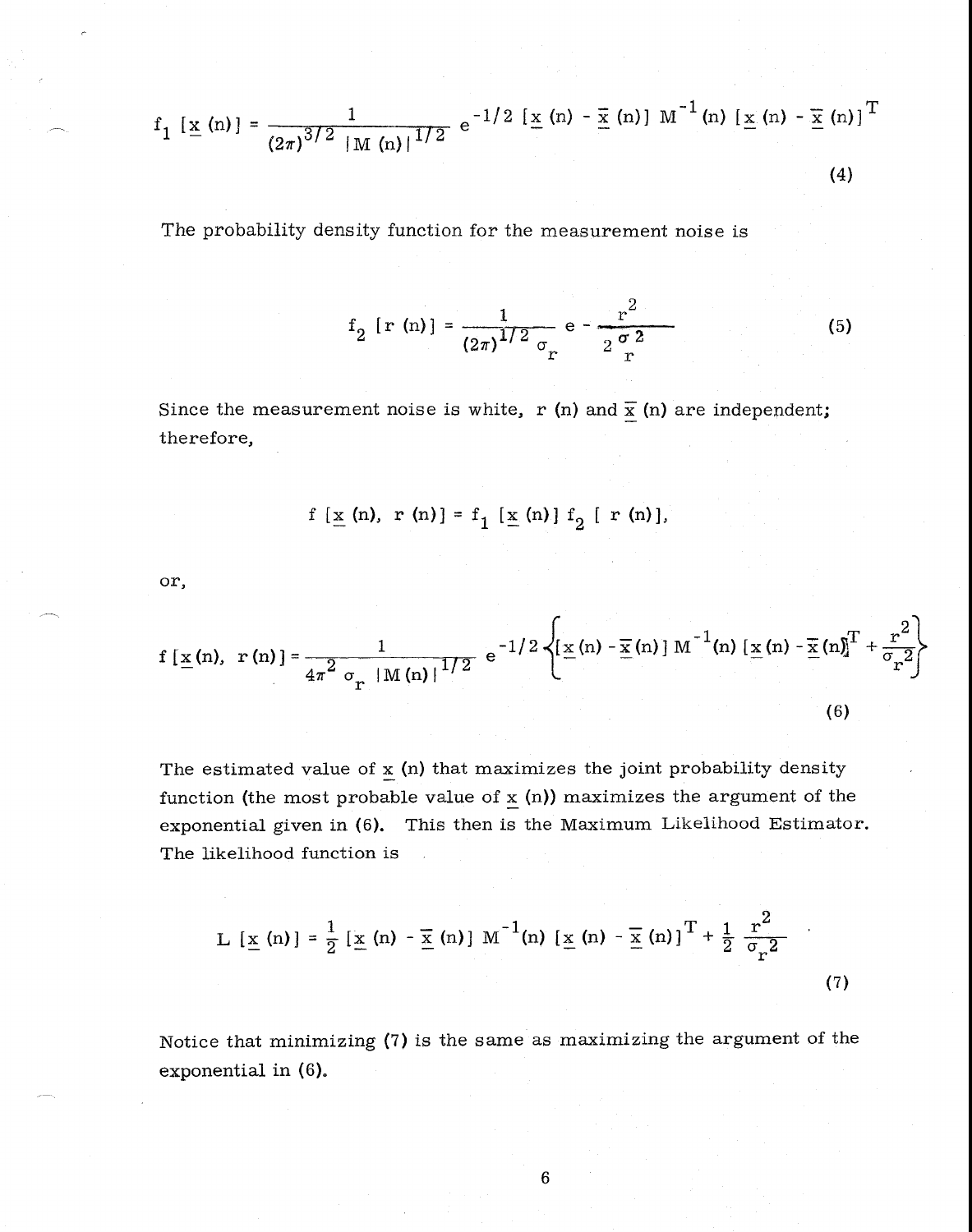From Fig. (1), the relationship between r (n), z (n), and  $\underline{x}$  (n) can be derived by observation.

$$
r(n) = z(n) - \underline{h}^{T} \underline{x}(n), \qquad (8)
$$

where  $\underline{h}^T = [1, 0, 0]$ . The substitution of (8) into (7) yields:

L [x (n)] = 
$$
\frac{1}{2}
$$
 [ x(n) - x(n)] M<sup>-1</sup>(n) [ x(n) - x(n)]<sup>T</sup> +  $\frac{1}{2 \sigma_r^2}$  [z (n) - h<sup>T</sup> x(n)]<sup>2</sup>

The first variation of the likelihood function is

$$
\delta L = d^T \underline{x} \text{ (n) } M^{-1} \text{ (n) } [\underline{x} \text{ (n) } - \overline{\underline{x}} \text{ (n)}] - d^T \underline{x} \text{ (n) } \frac{1}{\sigma^2} \underline{h} [\underline{z} \text{ (n) } - \underline{h}^T \underline{x} \text{ (n)}].
$$
\n(9)

The value of  $\underline{\mathbf{x}}$  (n) which causes L  $[\,\underline{\mathbf{x}}\,$  (n)] to be stationary can be derived from (9).

$$
M^{-1}(n) \hat{\underline{x}}(n) - M^{-1}(n) \underline{\overline{x}}(n) - \frac{1}{\sigma_r^2} \underline{h} z(n) + \frac{1}{\sigma_r^2} \underline{h} \underline{h}^T \hat{\underline{x}}(n) = 0
$$

$$
[\frac{1}{\sigma_{\mathbf{r}}^{2}} \underline{\mathbf{h}} \underline{\mathbf{h}}^{T} + \mathbf{M}^{-1}(\mathbf{n})] \underline{\hat{\mathbf{x}}}\n\ (\mathbf{n}) = [\frac{1}{\sigma_{\mathbf{r}}^{2}} \underline{\mathbf{h}} \underline{\mathbf{h}}^{T} + \mathbf{M}^{-1}(\mathbf{n})] \underline{\overline{\mathbf{x}}}\n\ (\mathbf{n})
$$

$$
+\frac{1}{\sigma 2} \underline{h} [z (n) - \underline{h}^T \underline{\overline{x}} (n) ]
$$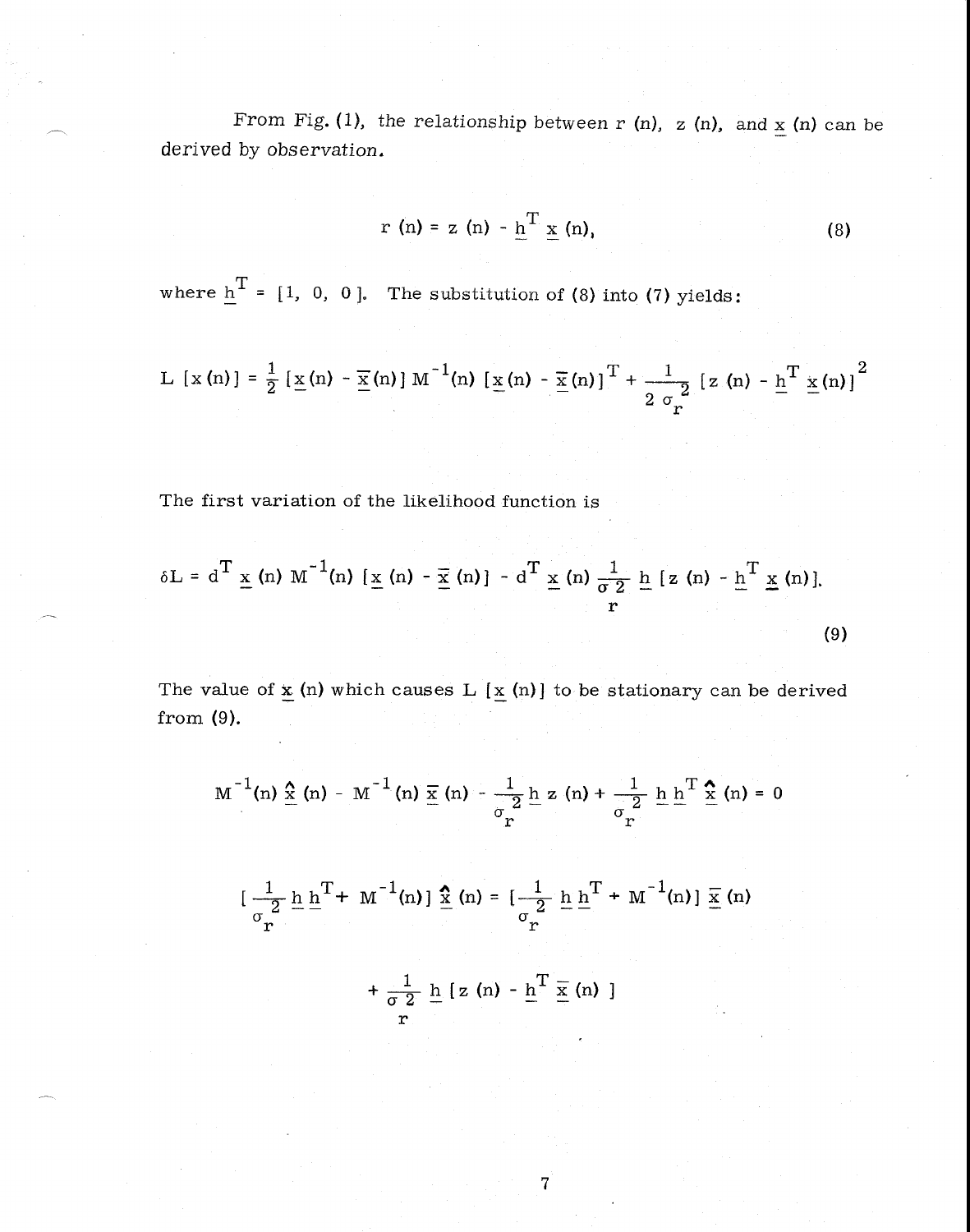Therefore,

$$
\frac{\mathbf{A}}{\mathbf{X}} = \frac{\overline{\mathbf{X}}}{\mathbf{X}} \text{ (n)} + \psi \text{ (n)} \frac{1}{\sigma_{\mathbf{r}}} \underline{\mathbf{h}} \quad [\mathbf{z} \text{ (n)} - \underline{\mathbf{h}}^{\mathbf{T}} \frac{\overline{\mathbf{X}}}{\mathbf{X}} \text{ (n)}], \tag{10}
$$

where

$$
\psi^{-1}(n) = \left[\frac{1}{\sigma_{r}^{2}} \underline{h} \underline{h}^{T} + M^{-1}(n)\right].
$$
 (11)

It will now be shown that  $\psi(n)$  is the covariance of the estimate at the n<sup>th</sup> sample after the incorporation of the  $n<sup>th</sup>$  measurement according to (10). The time subscript will be dropped for this derivation. Let  $\underline{e} = \underline{\hat{x}} - \underline{x}$ , then<br>  $\underline{e} = \underline{\hat{x}} - \underline{\overline{x}} + \underline{\overline{x}} - \underline{x}$  (12)

$$
\underline{e} = \frac{\mathbf{A}}{\underline{x}} - \overline{\underline{x}} + \overline{\underline{x}} - \underline{x}
$$
 (12)

The substitution of  $(8)$  and  $(10)$  into  $(12)$  yields:

$$
\underline{\mathbf{e}} = \psi \frac{1}{\sigma^2} \underline{\mathbf{h}} \underbrace{(\mathbf{h}^T \underline{\mathbf{x}} + \mathbf{r} - \underline{\mathbf{h}}^T \underline{\mathbf{x}}) + \underline{\mathbf{x}} - \underline{\mathbf{x}}}_{r},
$$

or,

$$
\underline{\mathbf{e}} = \frac{1}{\sigma^2} \psi \underline{\mathbf{h}} \mathbf{r} + (\mathbf{I} - \frac{1}{\sigma^2} \psi \underline{\mathbf{h}} \underline{\mathbf{h}}^{\mathrm{T}}) (\underline{\overline{\mathbf{x}}} - \underline{\mathbf{x}})
$$
(13)

From (13) P can be expressed as

$$
P = \underline{e} \cdot \underline{e}^{T} = \frac{1}{\sigma_{r}^{2}} \psi \underline{h} \underline{h}^{T} \psi^{T} + (I - \frac{1}{\sigma_{r}^{2}} \psi \underline{h} \underline{h}^{T}) M (I - \frac{1}{\sigma_{r}^{2}} \psi \underline{h} \underline{h}^{T})^{T}
$$
 (14)

Premultiplying (11) by  $\psi$  and then postmultiplying by M yields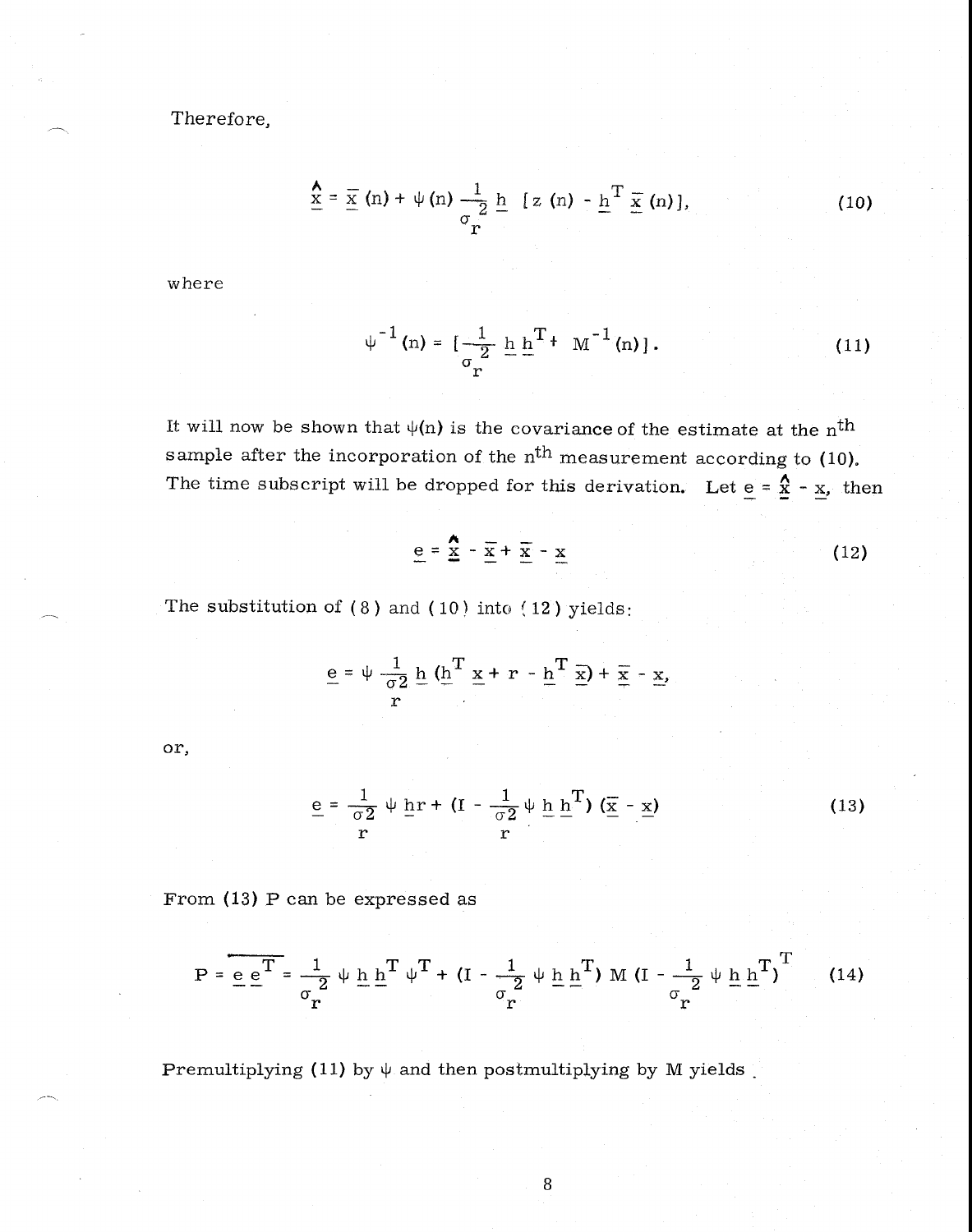$$
M = \psi + \frac{1}{\sigma_{r}} \psi \underline{h} \underline{h}^{T} M,
$$

or

$$
(I - \frac{1}{\sigma_r^2} \psi \underline{h} \underline{h}^T) M = \psi
$$
 (15)

The substitution of (15) into (14) yields:

$$
P = \frac{1}{\sigma_r^2} \psi \underline{h} \underline{h}^T \psi^T + \psi (I - \frac{1}{\sigma_r^2} \psi \underline{h} \underline{h}^T)^T,
$$

or

$$
\mathbf{P} = \frac{1}{\sigma_r^2} \boldsymbol{\psi} \underline{\mathbf{h}} \underline{\mathbf{h}}^T \boldsymbol{\psi}^T - \frac{1}{\sigma_r^2} \boldsymbol{\psi} \underline{\mathbf{h}} \underline{\mathbf{h}}^T \boldsymbol{\psi}^T + \boldsymbol{\psi}.
$$

Therefore,

 $P = \psi$ .

## Summary

The correction scheme is summarized below.

- (1) Precompute and store in the flight computer the filter weights for the maximum likelihood estimator as follows.
	- (a) Let  $\underline{w}$  (n) =  $\frac{1}{\sigma_r^2}$  P (n) <u>h</u>, where the initial covariance P (0) is given.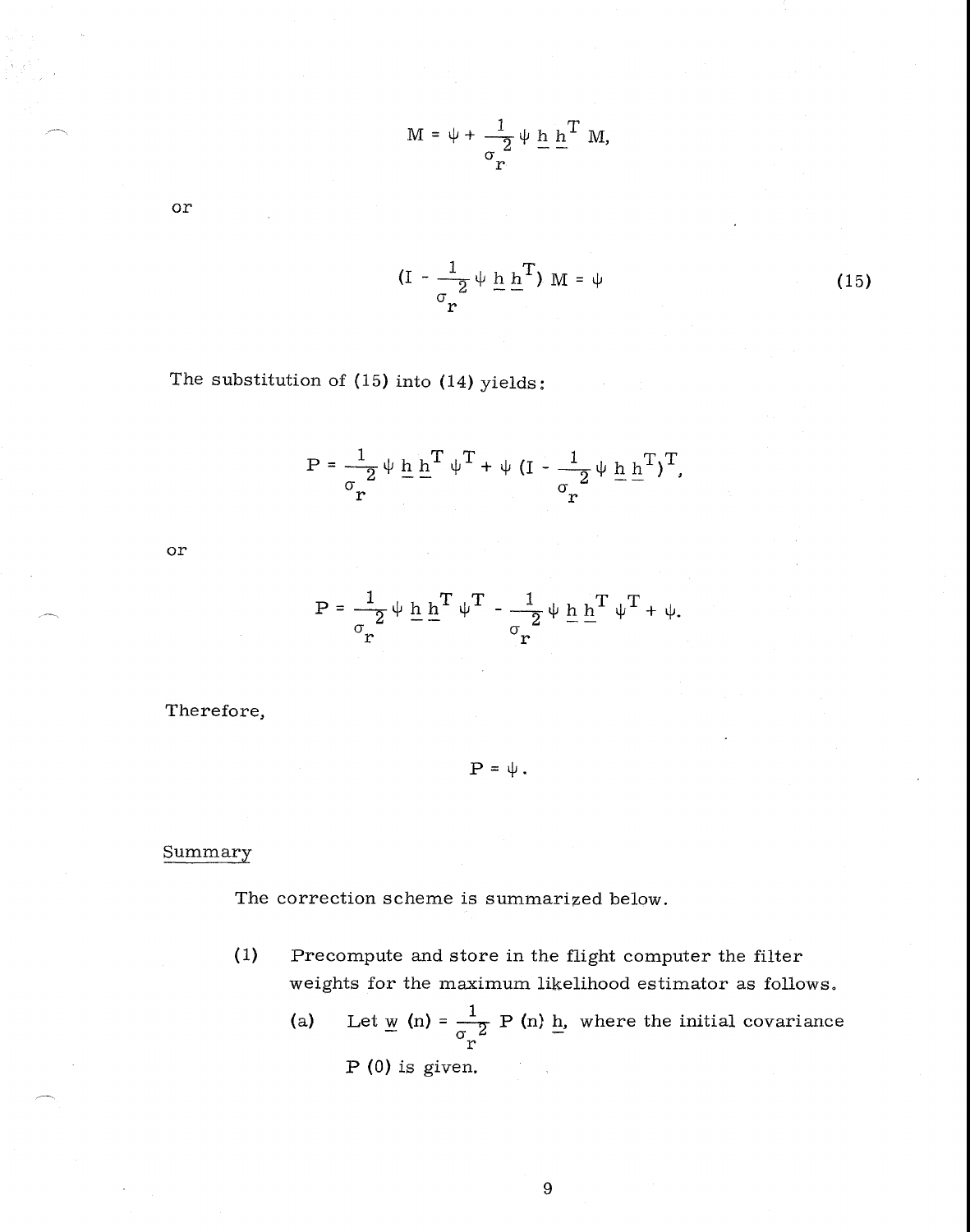(b) Extrapolate the covariance matrix using (3)

$$
M(n + 1) = \phi P(n) \phi^{T} + \bigcap Q(n)^{-T}
$$
 (3)

(c) Calculate the covariance matrix, after the incorporation of the measurement using (11)

$$
P(n + 1) = \left[\frac{1}{\sigma_r^2} \underline{h} \underline{h}^T + M^{-1} (n + 1)\right]
$$
 (11)

(d) Calculate the  $n + 1$  weighting vector from

$$
\underline{w} (n + 1) = \frac{1}{\sigma_{r}} P (n + 1) \underline{h}
$$

Repeat (b) through (d) until a sufficient number of filter weights have been calculated.

- (2) In the flight computer
	- (a) Extrapolate the state using (2)

$$
\overline{\underline{x}}(n+1) = \phi \underline{\underline{x}}(n) + \sqrt{\underline{u}}(n)
$$
 (2)

where  $\frac{\lambda}{\underline{x}}$  (0) is given.

(b) Incorporate the measurement using (10).

$$
\frac{\Lambda}{\underline{x}} (n+1) = \frac{\overline{x}}{n+1} + \frac{\overline{y}}{n+1} (n+1) [z(n+1) - \underline{h}^T \overline{x} (n+1)] \qquad (10)
$$

(e) Apply the thrust vector misalignment signal  $\delta_{corr}$  (n + 1)  $=\frac{A}{x_3}(n+1) = \frac{A}{b_0}(n+1)$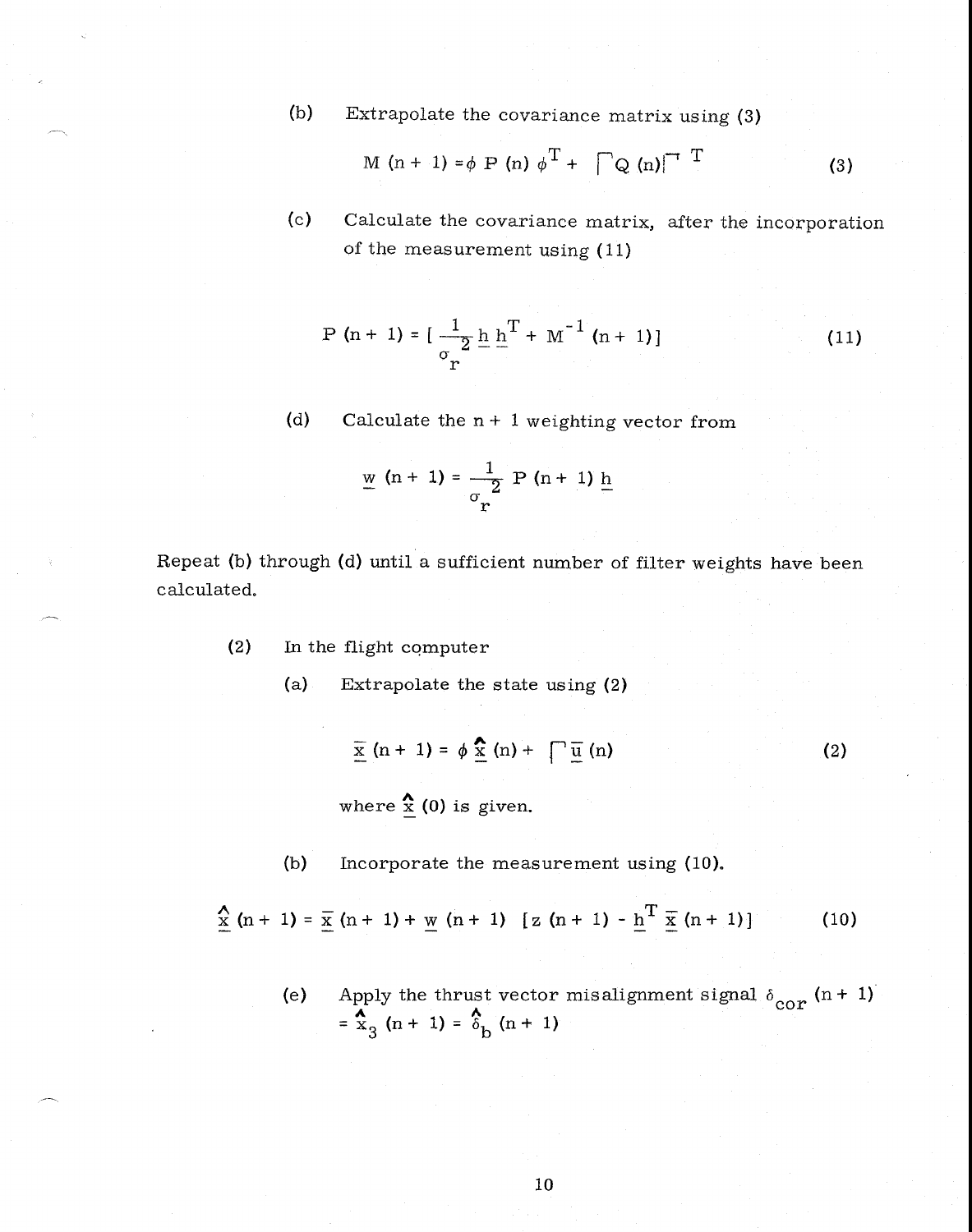A block diagram of this correction scheme is shown below.



Figure 2. A Block Diagram of the Implementation for the Recursive Correction Scheme

Equations (2) and (10) can be simplified for programming as follows: Equation (2) written out is

$$
\overline{\theta} \text{ (n + 1) = } \hat{\theta} \text{ (n) + } \Delta \text{T} \dot{\hat{\theta}} \text{ (n) + k} \frac{\Delta \text{T}^2}{2} \hat{\delta}_{\text{b}} \text{ (n) + k} \frac{\Delta \text{T}^2}{2} [\delta_{\text{c}} \text{ (n) - } \hat{\delta}_{\text{b}} \text{ (n)}]
$$
\n(2a)

$$
\frac{\dot{\hat{\theta}}}{\theta} (n+1) = \hat{\theta} (n) + k \Delta T \hat{\delta}_{b} (n) + k \Delta T [\delta_{c} (n) - \hat{\delta}_{b} (n)]
$$
 (2b)

$$
\overline{\delta}_{\text{b}} \text{ (n + 1) = } \delta_{\text{b}} \text{ (n)}
$$
 (2c)

, or,

$$
\overline{\theta} (n + 1) = \hat{\theta} (n) + \Delta T \hat{\theta} (n) + k \frac{\Delta T^2}{2} \delta_c (n)
$$
  

$$
\overline{\theta} (n + 1) = \hat{\theta} (n) + k \Delta T \delta_c (n)
$$
  

$$
\overline{\delta}_b (n + 1) = \delta_b (n)
$$
 (2')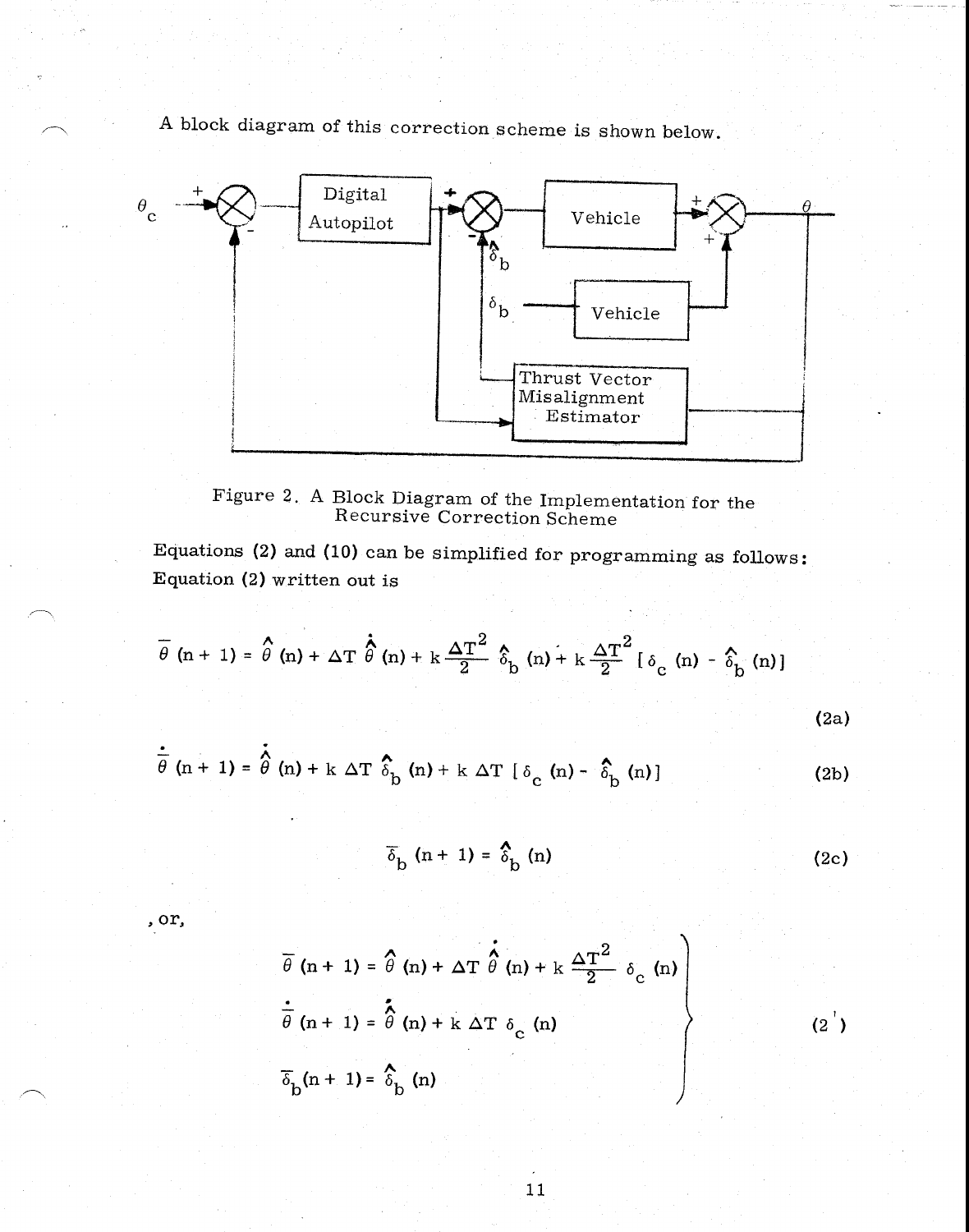Substituting  $(2')$  into  $(10)$  yields:

$$
\widehat{\theta}(n+1) = \overline{\theta}(n+1) + w_0 \ c (n+1)
$$
 (16)

$$
\hat{\phi}^{(n+1)} = \hat{\phi}^{(n+1)+w_1} c^{(n+1)}
$$
 (17)

$$
\delta_{\rm b} \, \left( \text{n} + 1 \right) = \delta_{\rm b} \, \left( \text{n} \right) + \, \text{w}_2 \, \, \text{c} \, \left( \text{n} + 1 \right), \tag{18}
$$

where w  $(n + 1) = [w_0(n + 1), w_1(n + 1), w_2(n + 1)]^T$ and c  $(n + 1) = z (n+1) \underline{h}^{T} \underline{x} (n + 1) = z (n + 1) - \theta (n + 1)$ .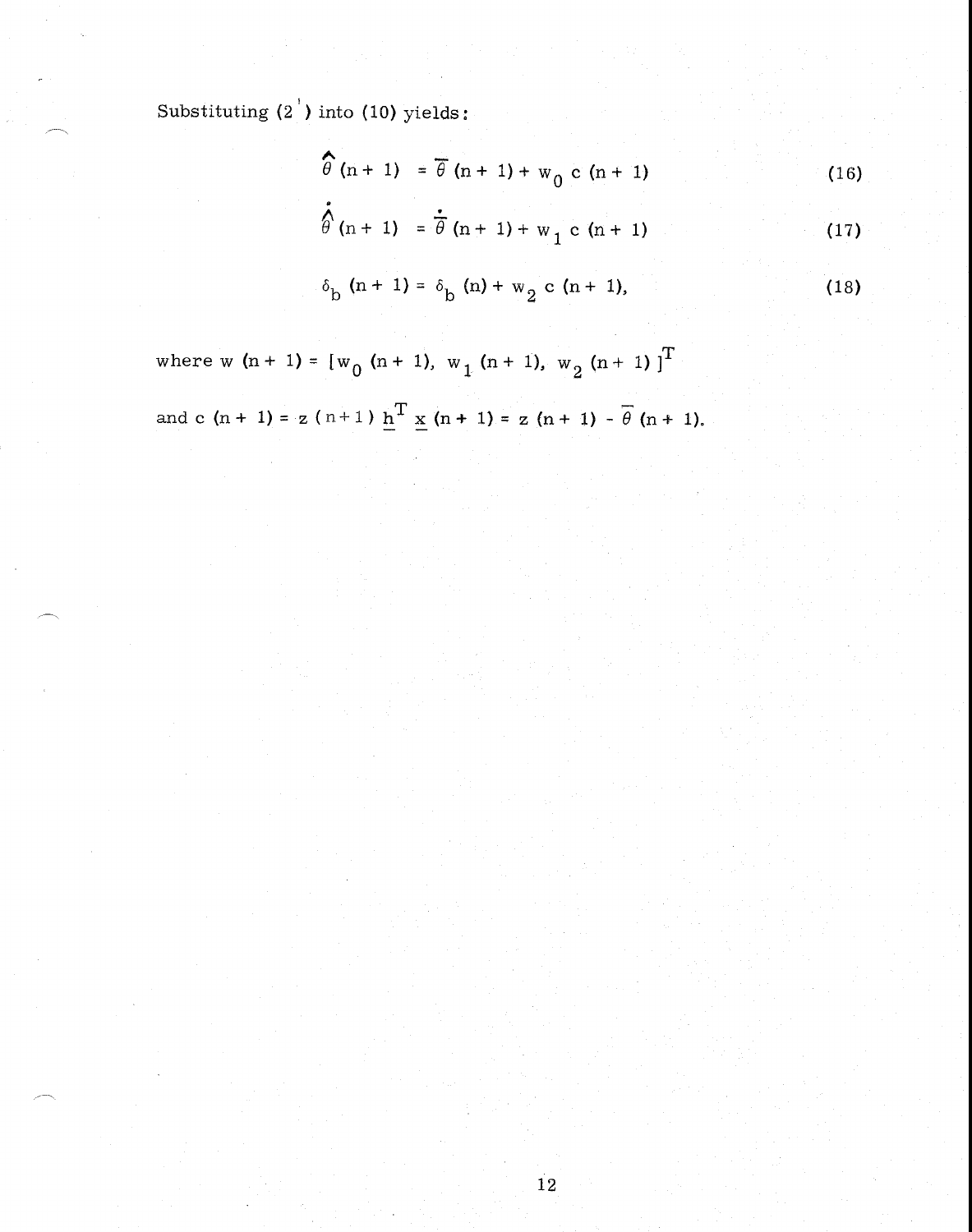## Results

This correction scheme has been applied to the CSM and the CSM - LM vehicles. A total thrust vector misalignment of  $1^\circ$  was used for each simulation.

Plots of the attitude, engine angle, and the velocity error verses time for the CSM vehicle are shown in Figs. ( 3) thru ( 5). Corresponding plots for the CSM - LM vehicle are shown in Figs.  $(6)$  thru  $(9)$ .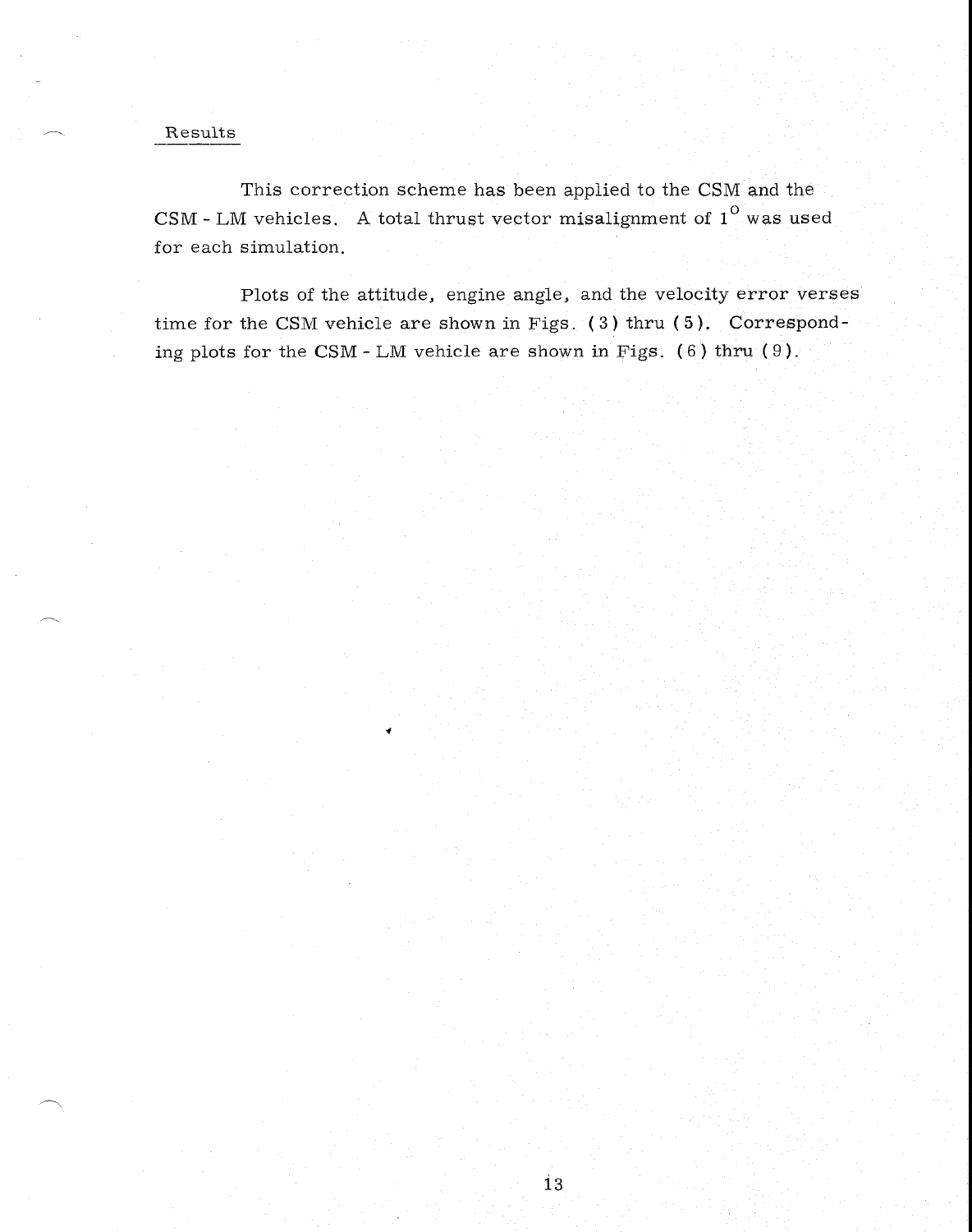

 $\overline{14}$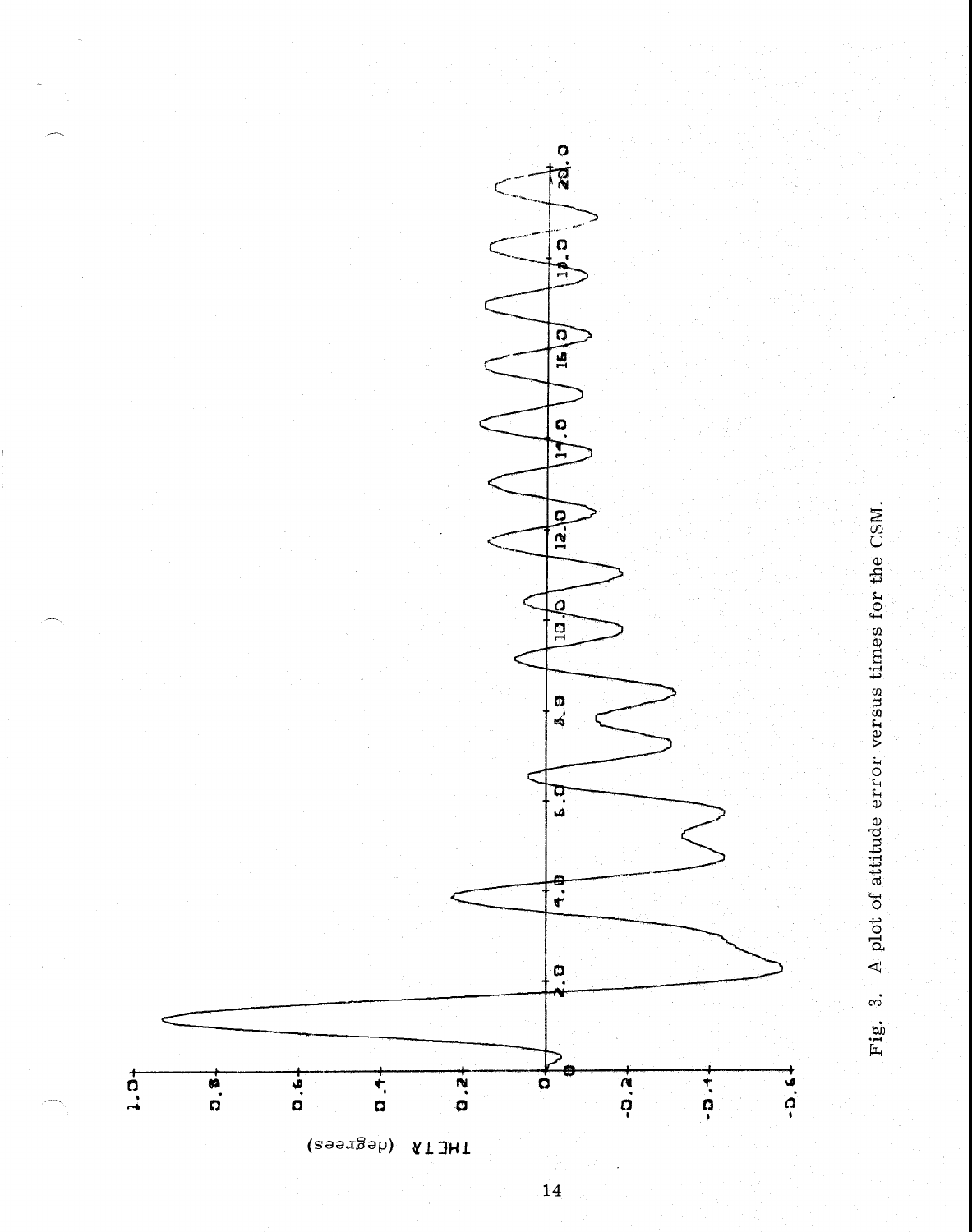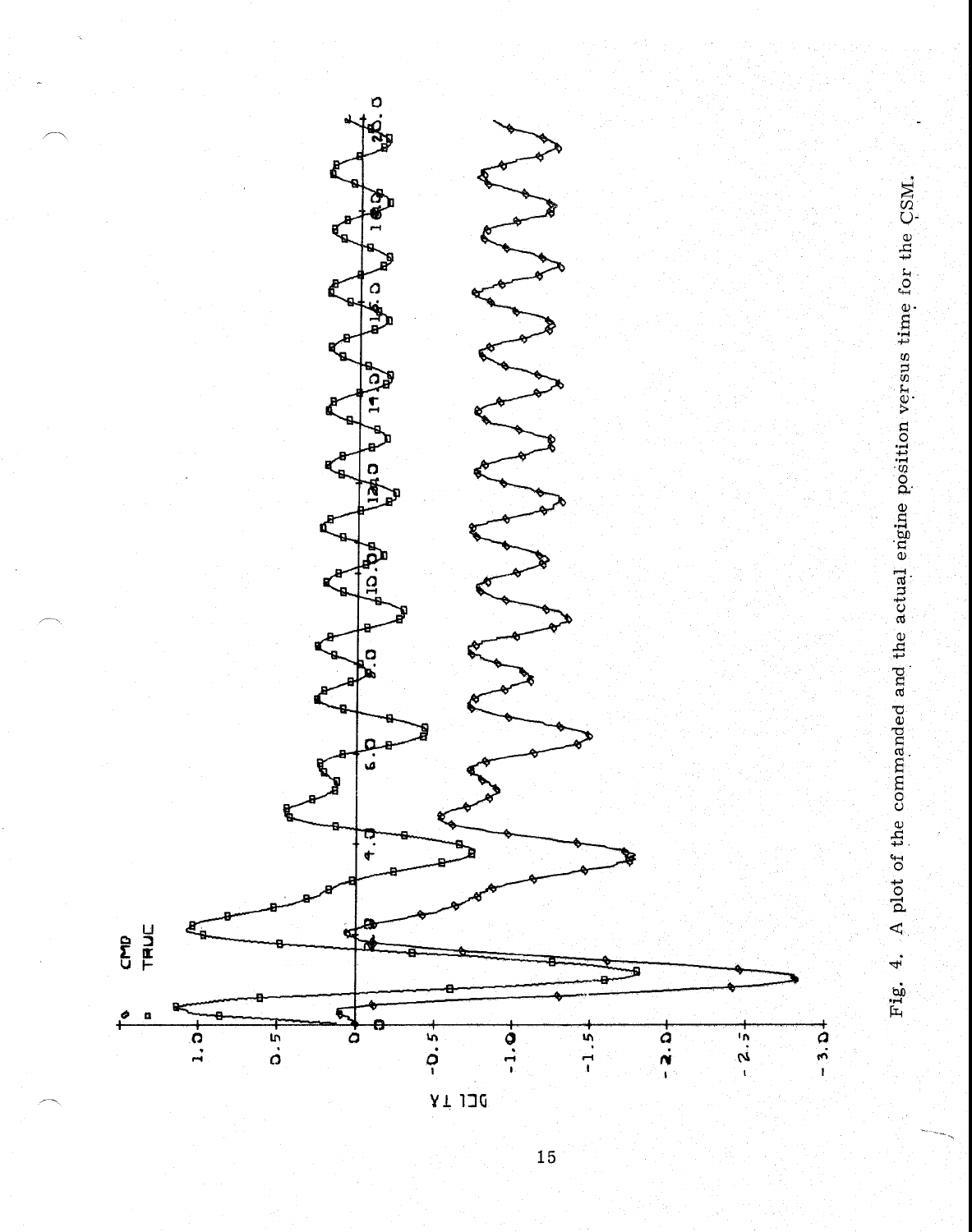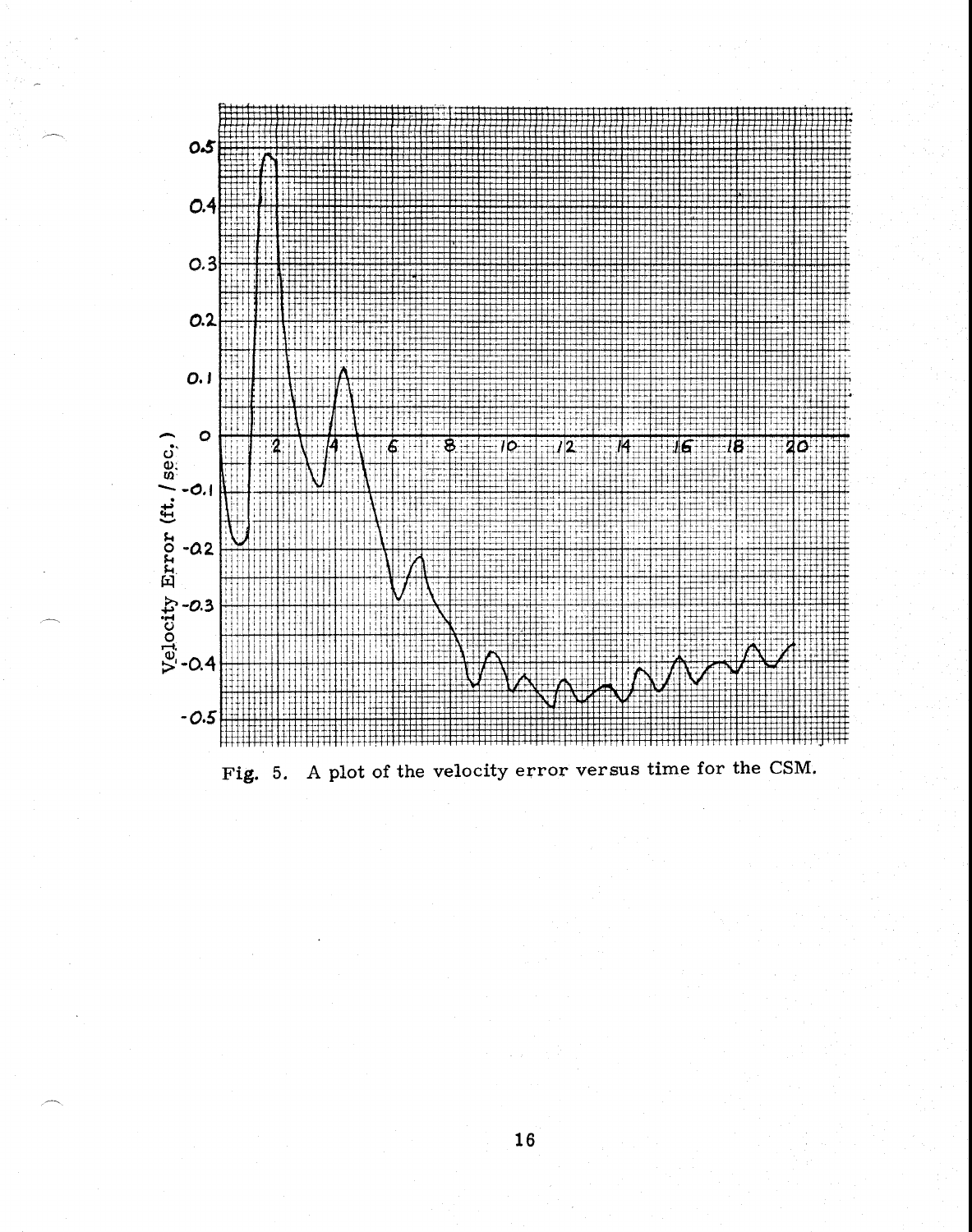



 $\overline{L}$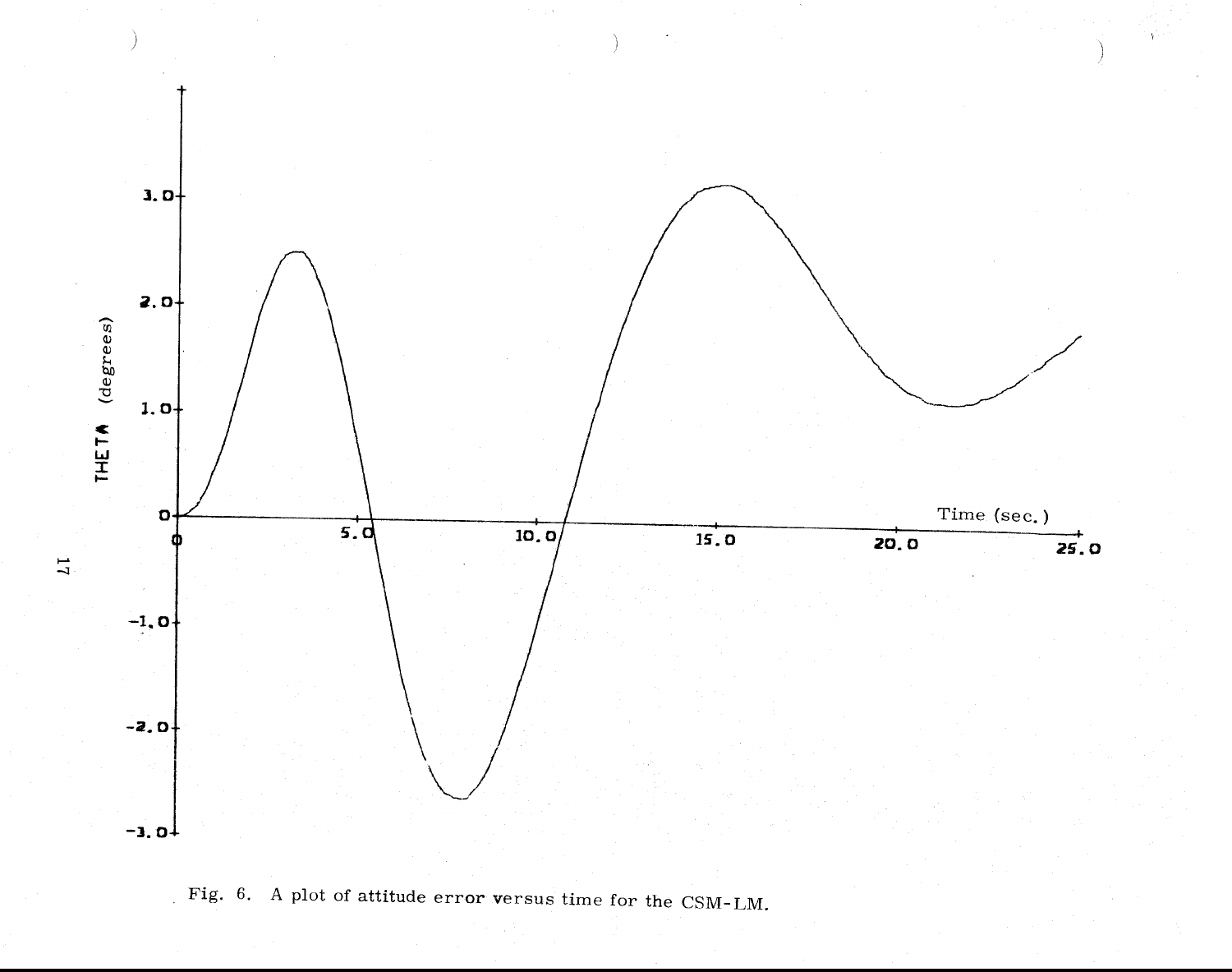



 $\overline{8}$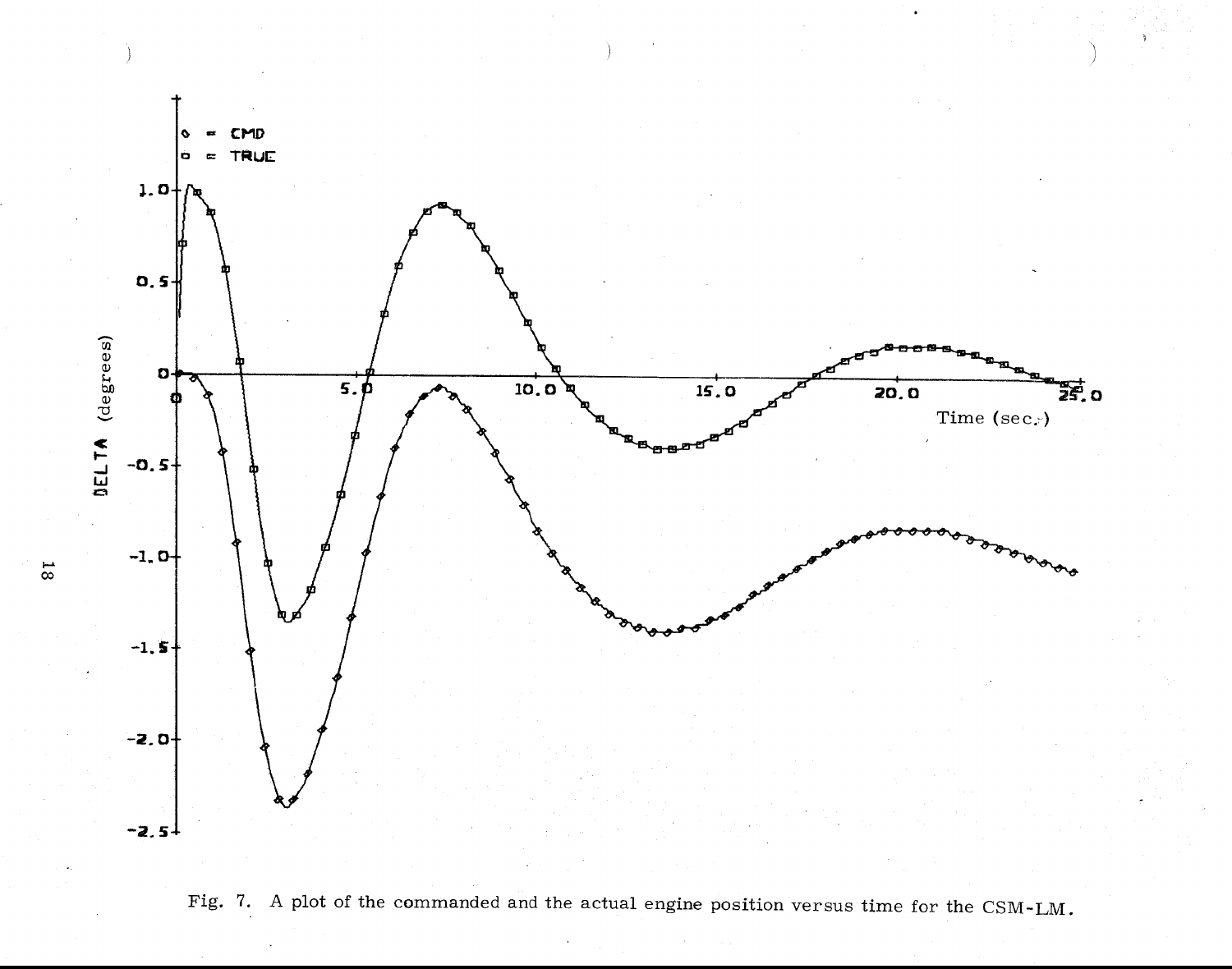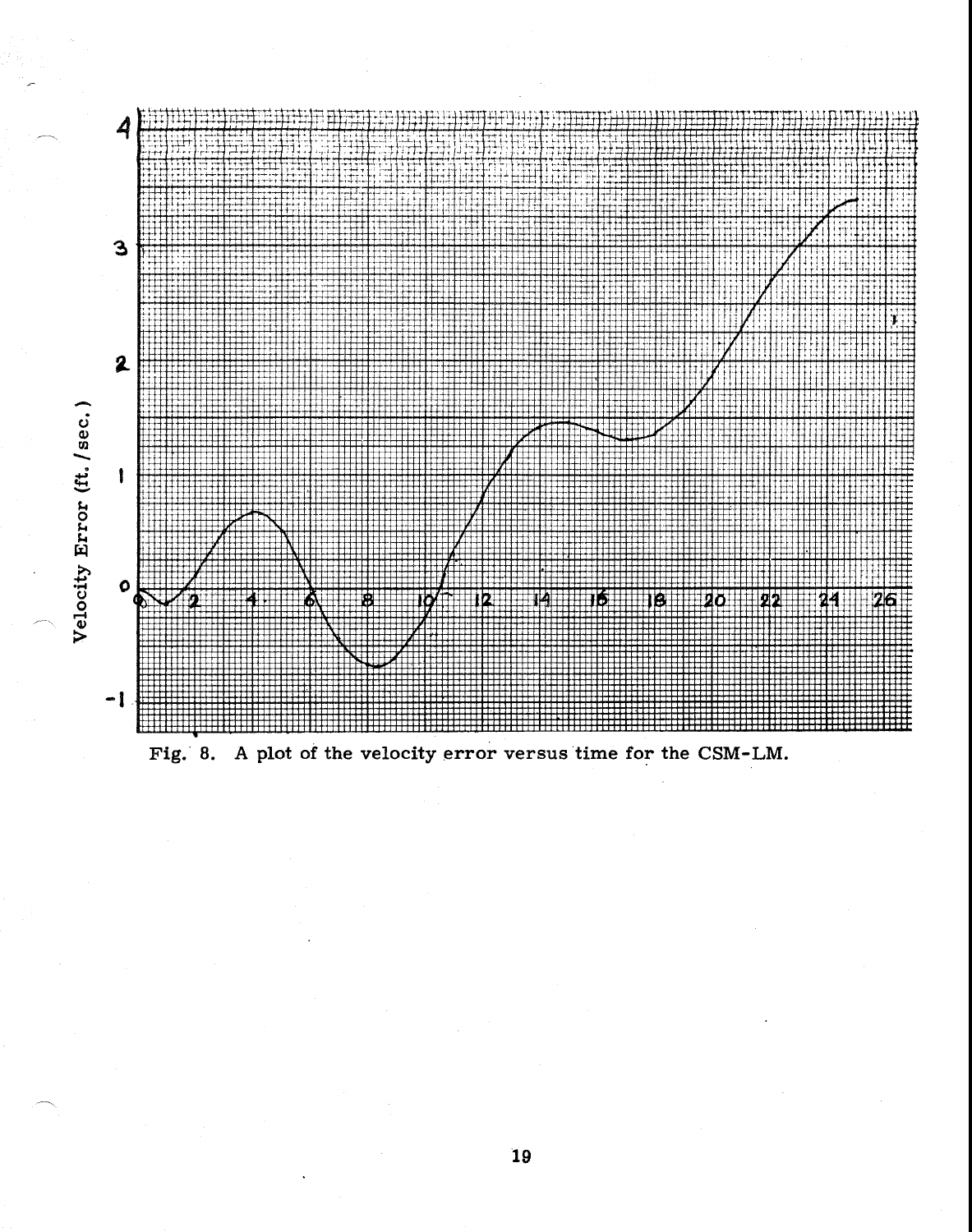# Conclusions

It was found that the attitude errors were less than 3 degrees for the cases shown in Figs.  $(3)$  and  $(6)$ . The curves shown in Figs.  $(5)$  and (8) indicate that the velocity error for a 25 second burn without steering never exceeds 0.5 ft/sec. in the case of the CSM vehicle, and 4 ft/sec. for the CSM - LM vehicle.

Figures (3) and (6) indicate that there might be a relative stability problem produced by the addition of the corrective signal. However, the resulting system does appear to be stable in an absolute sense. The curves in Figs. (4) and (7) show that the correction signal rapidly approaches the value required to cancel the the initial thrust misalignment and then oscillates about this value. Therefore, the correction process could be terminated early by supplying a constant bias equal to the average value of the oscillating signal after approximately 10 seconds. This would eliminate the stability problem.

The interaction between the estimator and the original system is being investigated to determine the resulting stability margins. It is hoped that these studies will lead to approaches for improving the overall system stability through revised estimation procedures, and better coordination between the autopilot design and the estimator selection.